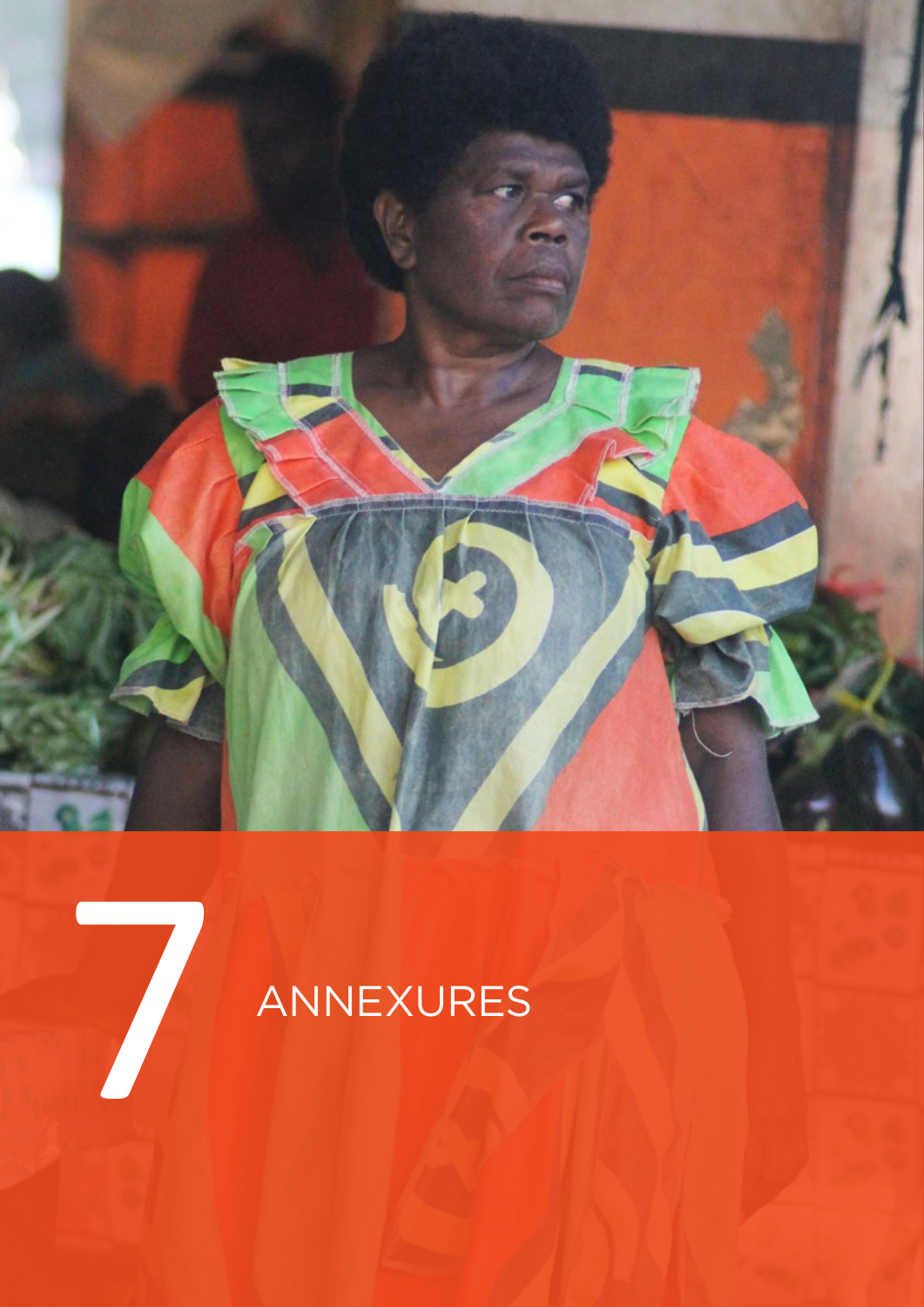# ANNEX 1

Implementation of Selected Recommendations by the Government of Vanuatu on Family Violence, Access to Justice & Related Matters: 2009–2016

| Vanuatu National Survey on Women's Lives and Family Relationships 2011 |                                                                                                                                                                                                                                                                                                                                                                                                                     |                                                     |
|------------------------------------------------------------------------|---------------------------------------------------------------------------------------------------------------------------------------------------------------------------------------------------------------------------------------------------------------------------------------------------------------------------------------------------------------------------------------------------------------------|-----------------------------------------------------|
| Rec. No.<br>in Report                                                  | <b>Selected Recommendations</b>                                                                                                                                                                                                                                                                                                                                                                                     | Implemented<br>Yes/No/Part                          |
| 14                                                                     | A Victim Support Unit urgently needs to be established within the<br>Vanuatu Police Force with staff trained and experienced in responding<br>to crimes of violence against women and sexual and physical abuse<br>of children.                                                                                                                                                                                     | <b>No</b>                                           |
| 15                                                                     | The Police Family Protection Unit must be adequately resourced to<br>respond effectively to cases of violence against women and child abuse<br>throughout the country. At provincial level, police stations should have<br>officers trained and dedicated to family protection cases, with adequate<br>resources for transport and accommodation costs for cases to be<br>followed up in remote areas.              | <b>No</b><br>(Some police<br>training from<br>VWC.) |
| 16                                                                     | The findings of this report should be included in police training curricula<br>including refresher training for officers at all levels. Mandatory and<br>refresher training should also be provided for all judicial officers<br>and others in the law and justice sector on violence against women,<br>human rights, gender equality and the findings of this survey.                                              | Unknown                                             |
|                                                                        | Strengthening the legal and policy framework                                                                                                                                                                                                                                                                                                                                                                        |                                                     |
| 17                                                                     | Urgent action is needed to recruit and train authorised persons and<br>registered counsellors to facilitate implementation of the Family<br>Protection Act (FPA) throughout the country. Implementation of the FPA<br>needs to be expedited in rural areas and its implementation needs to be<br>carefully monitored, including provisions related to the criminalisation of<br>offences of violence against women. | No                                                  |
| 18                                                                     | The FPA needs to be reviewed to strengthen its focus on the protection<br>of pregnant women and women with disabilities. Violence against<br>pregnant women and violence against women with disabilities should<br>be highlighted as aggravating factors for conviction, and these cases<br>must be prioritised when Family Protection Orders are issued.                                                           | No.                                                 |

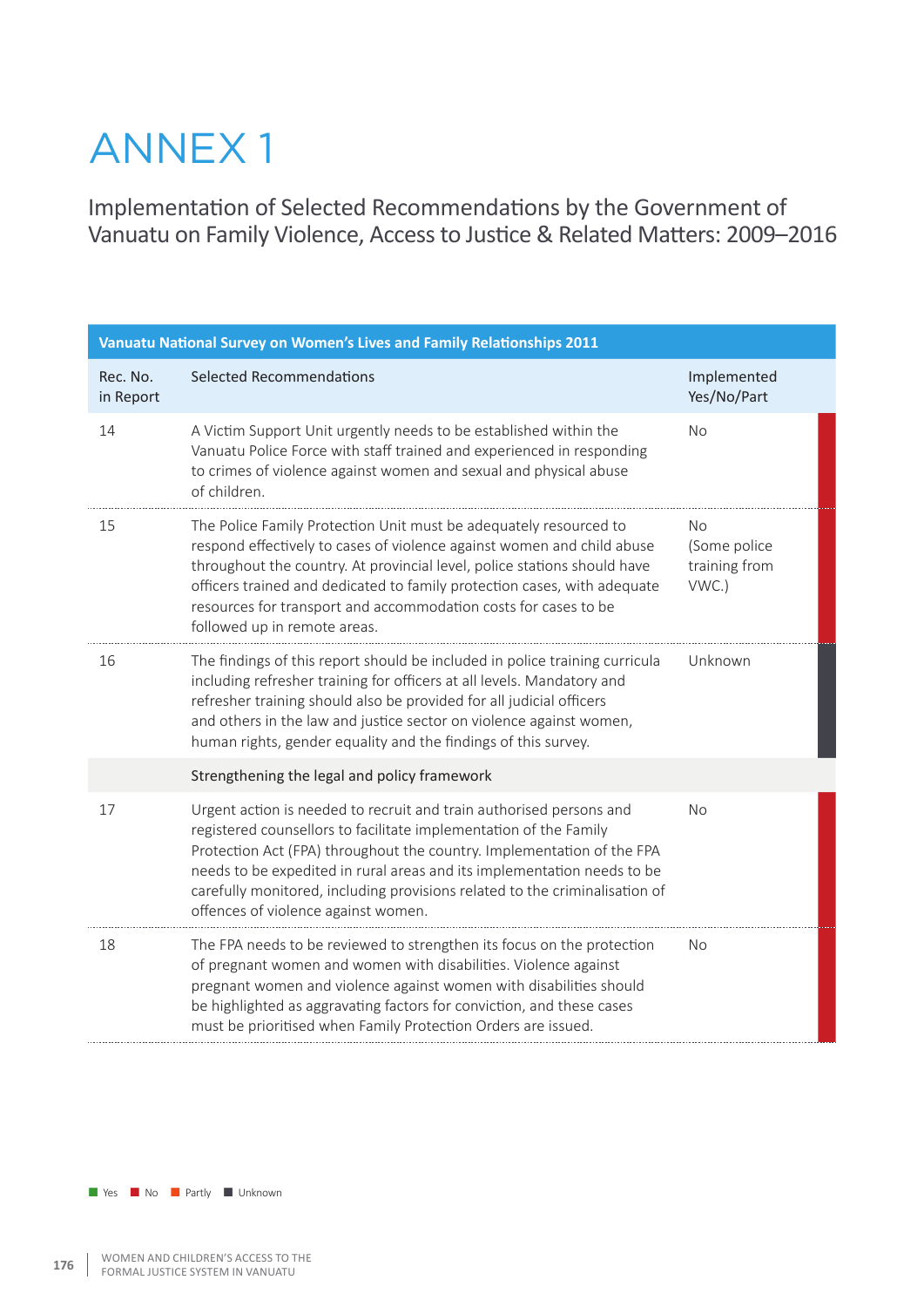| Vanuatu National Survey on Women's Lives and Family Relationships 2011 |                                                                                                                                                                                                                                                                                                                                                             |                                           |
|------------------------------------------------------------------------|-------------------------------------------------------------------------------------------------------------------------------------------------------------------------------------------------------------------------------------------------------------------------------------------------------------------------------------------------------------|-------------------------------------------|
| Rec. No.<br>in Report                                                  | <b>Selected Recommendations</b>                                                                                                                                                                                                                                                                                                                             | Implemented<br>Yes/No/Part                |
| 19                                                                     | A no-drop policy should be introduced by the Vanuatu Police Force<br>for all cases of physical and sexual violence against women by<br>husbands or intimate partners; implementation of the policy should                                                                                                                                                   | Yes<br>(June 2015<br>FV SOP)              |
|                                                                        | be closely monitored.                                                                                                                                                                                                                                                                                                                                       | Need<br>implementation<br>to be monitored |
| 20                                                                     | The Marriage Act should be amended to raise the minimum of age of<br>marriage for women from 16 to 18 years.                                                                                                                                                                                                                                                | No                                        |
| 21                                                                     | The Vanuatu Government should urgently develop comprehensive<br>family law legislation, which takes into account the prevalence, severity<br>and impacts of violence against women and children.                                                                                                                                                            | No.                                       |
| 22                                                                     | The Vanuatu Government should establish a Social Welfare Department<br>within the Ministry of Justice and Community Services to strengthen<br>child protection measures.                                                                                                                                                                                    | No.                                       |
| 23                                                                     | Recruitment criteria for all government staff appointed to gender-related<br>adviser and child protection positions should include knowledge and<br>experience in the area of violence against women and child protection.                                                                                                                                  | Unknown                                   |
| 24                                                                     | The Correctional Services Act should be reviewed to ensure that women's<br>and children's safety is given the highest priority when restorative or<br>alternative justice approaches are implemented, including the use of<br>community service for offenders convicted of physical and sexual crimes<br>of violence against women and children.            | <b>No</b>                                 |
|                                                                        | General recommendations for all stakeholders and development programs                                                                                                                                                                                                                                                                                       |                                           |
| 27                                                                     | All government agencies and service providers, particularly those in the<br>law and justice sector and health agencies, need to systematically collect<br>and report sex-disaggregated data on the problem of violence against<br>women and children, to inform future policy development and programs<br>and assist with monitoring prevention activities. | <b>No</b>                                 |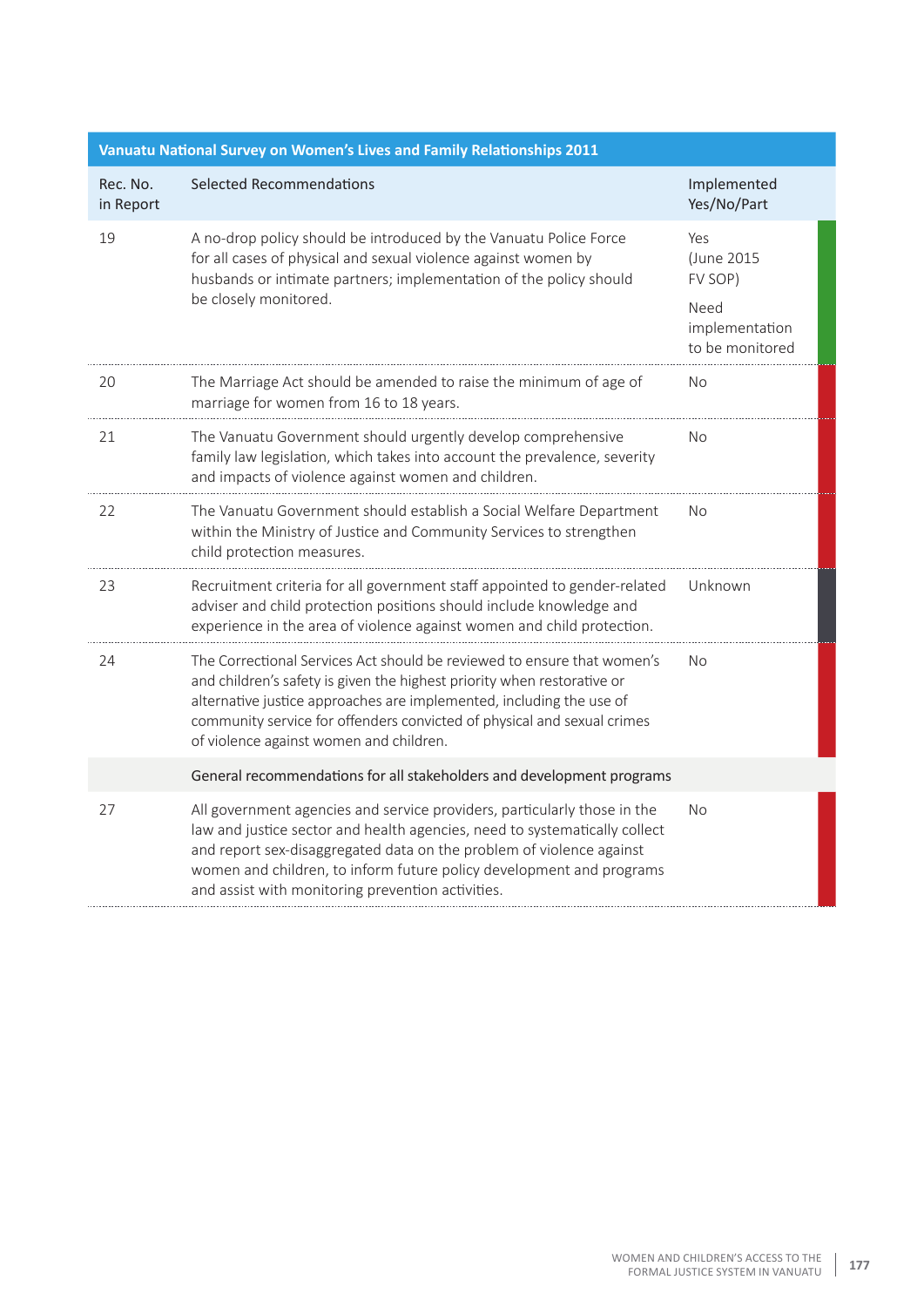| UNICEF: Protect me with love and care; A Baseline Report for creating a future free from violence,<br>abuse and exploitation of girls and boys in Vanuatu, 2008 |                                                                                                                                                                                                                                                                                                                                                                                                                                                                                                                                                                                                                                                                                                                                                                                                                                                                                                                                                                                                                                                                                                                                |                            |
|-----------------------------------------------------------------------------------------------------------------------------------------------------------------|--------------------------------------------------------------------------------------------------------------------------------------------------------------------------------------------------------------------------------------------------------------------------------------------------------------------------------------------------------------------------------------------------------------------------------------------------------------------------------------------------------------------------------------------------------------------------------------------------------------------------------------------------------------------------------------------------------------------------------------------------------------------------------------------------------------------------------------------------------------------------------------------------------------------------------------------------------------------------------------------------------------------------------------------------------------------------------------------------------------------------------|----------------------------|
| Rec. No.<br>in Report                                                                                                                                           | <b>Selected Recommendations</b>                                                                                                                                                                                                                                                                                                                                                                                                                                                                                                                                                                                                                                                                                                                                                                                                                                                                                                                                                                                                                                                                                                | Implemented<br>Yes/No/Part |
|                                                                                                                                                                 | Child welfare/child protection system                                                                                                                                                                                                                                                                                                                                                                                                                                                                                                                                                                                                                                                                                                                                                                                                                                                                                                                                                                                                                                                                                          |                            |
| $1.1 - R1.1$                                                                                                                                                    | Establish an inter-agency protocol/guidelines between the police,<br>Ministry of Justice and Community Services, Ministry of Health,<br>the Ministry of Education and any other relevant departments or<br>organisations for: a) responding to reports of child abuse, neglect or<br>exploitation; b) referrals and inter-agency cooperation in cases of children<br>in conflict with the law. The finalized protocol should be implemented<br>with appropriate training support, and copies of the protocols should be<br>widely disseminated throughout the relevant services and stakeholders.<br>This protocol will act as the overarching guideline for responding to child<br>protection and child offender cases, from community level upwards<br>and will include chiefs and CSOs. Any additional, more detailed sets<br>of guidelines and protocols, which need to be elaborated at a later<br>stage (in order to respond more concretely to the specific contexts<br>of each stakeholder group) must conform first and foremost with this<br>overarching protocol so as not to cause confusion amongst stakeholders. | Partly                     |
| $1.1 - R1.2$                                                                                                                                                    | Create a simple and minimalist Child Protection Act that empowers<br>government agencies to undertake crisis intervention, with provision<br>for judicial review of actions. The legislation should be supported<br>by a comprehensive training process for all implementing agencies<br>and departments, and its implementation further supported by clear<br>internal and inter-agency protocols, policies and guidelines.                                                                                                                                                                                                                                                                                                                                                                                                                                                                                                                                                                                                                                                                                                   | <b>No</b>                  |
|                                                                                                                                                                 | Child-friendly investigative and court processes                                                                                                                                                                                                                                                                                                                                                                                                                                                                                                                                                                                                                                                                                                                                                                                                                                                                                                                                                                                                                                                                               |                            |
| $1.1 - R7.1$                                                                                                                                                    | Review and reform the Criminal Procedure Code 1981.                                                                                                                                                                                                                                                                                                                                                                                                                                                                                                                                                                                                                                                                                                                                                                                                                                                                                                                                                                                                                                                                            | Partly                     |
| $1.1 - R7.2$                                                                                                                                                    | Issue a Court Direction which regulates and restricts the application of<br>the reconciliation discretion available to Magistrates under the Criminal<br>Procedure Code 1981 and the recognition of customary law processes<br>under the Penal Code in matters involving the abuse, neglect or<br>exploitation of children.                                                                                                                                                                                                                                                                                                                                                                                                                                                                                                                                                                                                                                                                                                                                                                                                    | No                         |
| $1.1 - R7.3$                                                                                                                                                    | The Public Solicitors Office and Public Prosecutors Office to develop a<br>clear, written policy for the handling of matters involving child witnesses,<br>both inside and outside of the courtroom. The policy must conform<br>with the overarching inter-agency protocol outlined in Recommendation<br>1.1-R1.1 above.                                                                                                                                                                                                                                                                                                                                                                                                                                                                                                                                                                                                                                                                                                                                                                                                       | No                         |
| $1.1 - R7.4$                                                                                                                                                    | Develop clear courtroom procedures for matters involving child<br>witnesses for insertion into the existing judicial bench book,<br>accompanied by comprehensive training for all judges, magistrates and<br>court clerks in the new provisions. Such procedures should conform<br>with the overarching inter-agency protocol outlined in Recommendation<br>1.1-R1.1 above.                                                                                                                                                                                                                                                                                                                                                                                                                                                                                                                                                                                                                                                                                                                                                    | No.                        |

**No B** Partly **E** Unknown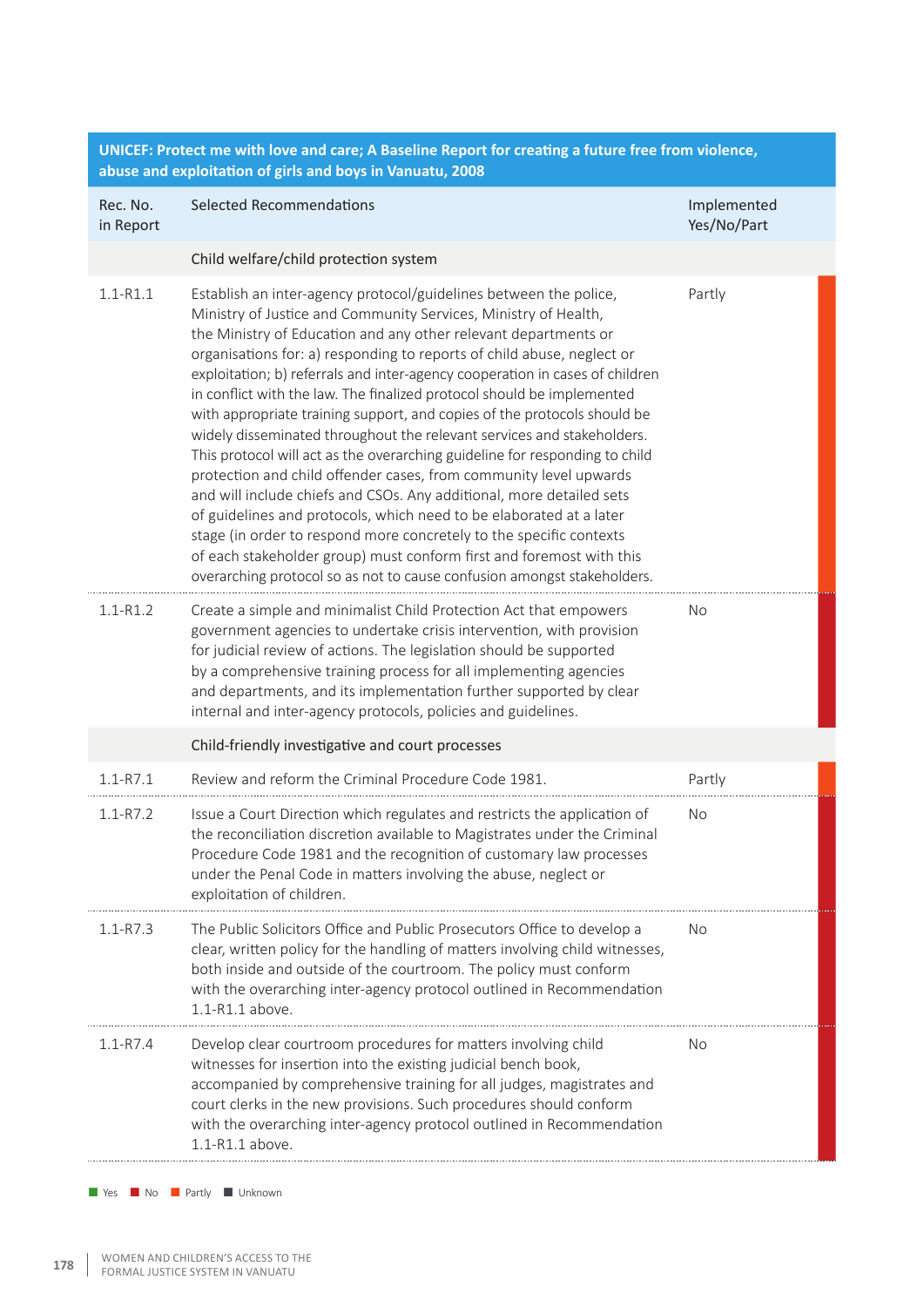**UNICEF: Protect me with love and care; A Baseline Report for creating a future free from violence, abuse and exploitation of girls and boys in Vanuatu, 2008**

| Rec. No.<br>in Report | <b>Selected Recommendations</b>                                                                                                                                                                                                                                                                                                                                                                                 | Implemented<br>Yes/No/Part |
|-----------------------|-----------------------------------------------------------------------------------------------------------------------------------------------------------------------------------------------------------------------------------------------------------------------------------------------------------------------------------------------------------------------------------------------------------------|----------------------------|
| $1.1 - R7.5$          | Develop and implement police protocols for the handling of matters<br>involving child victims/survivors of abuse, neglect or exploitation with an<br>accompanying training package. The provisions should be incorporated<br>into the Force Standing Orders at the first opportunity and must conform<br>with the overarching inter-agency protocol outlined in Recommendation<br>1.1-R1.1 above.               | <b>No</b>                  |
| $1.1 - R7.6$          | All agencies dealing with child victims/survivors of neglect, abuse and<br>exploitation to put in place clear privacy and confidentiality policies,<br>supported by institutional/departmental training and awareness raising,<br>copies of which are provided to all service users. All such policies<br>must conform with the overarching inter-agency protocol outlined in<br>Recommendation 1.1-R1.1 above. | No.                        |
| 1.1-R7.7              | Establish an inter-agency protocol as per Recommendation 1.1-R1.2 above.                                                                                                                                                                                                                                                                                                                                        | Yes                        |
| $1.1 - R9.9$          | Undertake further research into the accessibility of the current justice<br>system and the impact of its procedures on children with disability with<br>a view to informing appropriate law and policy reform for this especially<br>vulnerable group.                                                                                                                                                          | No                         |
|                       | Violence against children                                                                                                                                                                                                                                                                                                                                                                                       |                            |
| $1.1 - R3.1$          | Undertake a comprehensive review and reform of the Penal Code 1981.<br>Existing work in the region can be drawn on to support this process.                                                                                                                                                                                                                                                                     | Partly                     |
| $1.1 - R3.2$          | Develop training and policies for implementing agencies to ensure the<br>recently gazetted Family Protection Act 2008 is exploited to its fullest<br>potential in the field of child protection.                                                                                                                                                                                                                | No.                        |
|                       | Sexual abuse and sexual exploitation of children                                                                                                                                                                                                                                                                                                                                                                |                            |
| $1.1 - R4.1$          | Reform the Penal Code 1981 as per Recommendation 1.1-R3.1 above                                                                                                                                                                                                                                                                                                                                                 | Partly                     |
|                       | Police                                                                                                                                                                                                                                                                                                                                                                                                          |                            |
| 1.2-R8                | Increase resources of the Family Protection Unit for investigation of<br>sexual assault and abuse cases, including resources to work on other<br>islands so that sexual crimes against children can be investigated by a<br>specialised unit                                                                                                                                                                    | <b>No</b>                  |
| $1.2 - R10$           | Victims/survivors with disabilities need trained interpreters and the<br>police need access to these professionals. Identify possible support<br>people and interpreters in the community for children with disabilities<br>at police interview.                                                                                                                                                                | No.                        |
| 1.2-R11               | Develop a police procedure manual (or adapt existing international<br>manuals to suit the Vanuatu context) for matters relating to children.                                                                                                                                                                                                                                                                    | No                         |
| 1.2-R12               | Explore options to provide police with  training and child-friendly<br>techniques, including basic counselling techniques.                                                                                                                                                                                                                                                                                      | No.                        |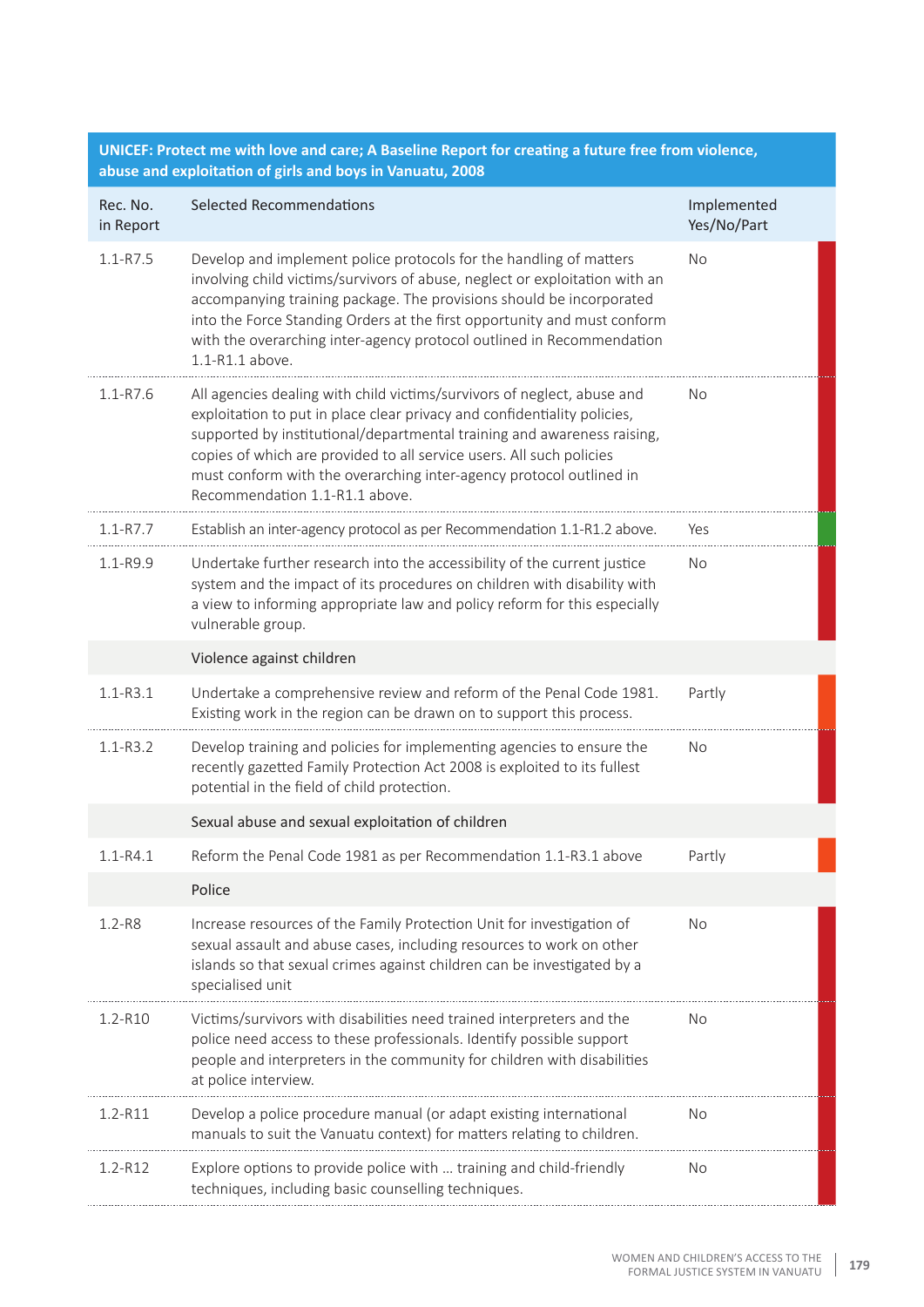|  | PJDP MOU Family/Domestic Violence in Vanuatu (2013) |  |
|--|-----------------------------------------------------|--|
|--|-----------------------------------------------------|--|

| Rec. No.<br>in Report  | Selected Recommendations                                                                                                                                                                                                                                                                                                                                                                                                                                                                                                                                                                                | Implemented<br>Yes/No/Part |
|------------------------|---------------------------------------------------------------------------------------------------------------------------------------------------------------------------------------------------------------------------------------------------------------------------------------------------------------------------------------------------------------------------------------------------------------------------------------------------------------------------------------------------------------------------------------------------------------------------------------------------------|----------------------------|
|                        | Agency and interagency action outcomes under the act that could<br>be improved                                                                                                                                                                                                                                                                                                                                                                                                                                                                                                                          |                            |
|                        | Offences for which offenders have been charged and brought to court<br>do not define whether the offence is family/domestic violence or not.<br>By means of the charge sheet or by other classification charges should<br>be defined in this way. Family violence offences will be distinguished<br>from other criminal offences by means such as use of a specific colour file.                                                                                                                                                                                                                        |                            |
| ΪĹ                     | Magistrates wish to provide both family violence offenders and also<br>victims with counselling but in the absence of registered counsellors<br>undertake this themselves. It is recognised that this is wrong and<br>unacceptable, and is inconsistent with judicial function. The judiciary<br>wishes to be able to refer people to counselling and/or mediation<br>as provided for in Section 16. Appointment of counsellors is a court<br>operational matter not a ministerial function and the judiciary will<br>now ensure that qualified and appropriate counsellors/mediators<br>are appointed. |                            |
| iii                    | Until the appointment process in Section 8 is changed, the judiciary will<br>compile a list of suitably qualified counsellors for the purpose of Section<br>16(2). The judiciary acknowledges that the payment for the counsellors/<br>mediators is an issue for further discussion.                                                                                                                                                                                                                                                                                                                    |                            |
| $\mathsf{I}\mathsf{v}$ | When police attend a family violence incident, consultation with the<br>victim including the victim's safety and available options, will occur with<br>the assistance of a trained family violence worker such as a member of<br>the Women's Crisis Centre.                                                                                                                                                                                                                                                                                                                                             |                            |
| V                      | Magistrates would be assisted if offenders are charged under Section<br>4, with the nature of the alleged violence clearly stated and with the<br>reference to Section 10 being included merely as the punishment section.                                                                                                                                                                                                                                                                                                                                                                              |                            |
| vi                     | It is accepted that a priority for use of counsellors is appropriate training<br>in a specialised area of family violence.                                                                                                                                                                                                                                                                                                                                                                                                                                                                              |                            |
|                        |                                                                                                                                                                                                                                                                                                                                                                                                                                                                                                                                                                                                         |                            |

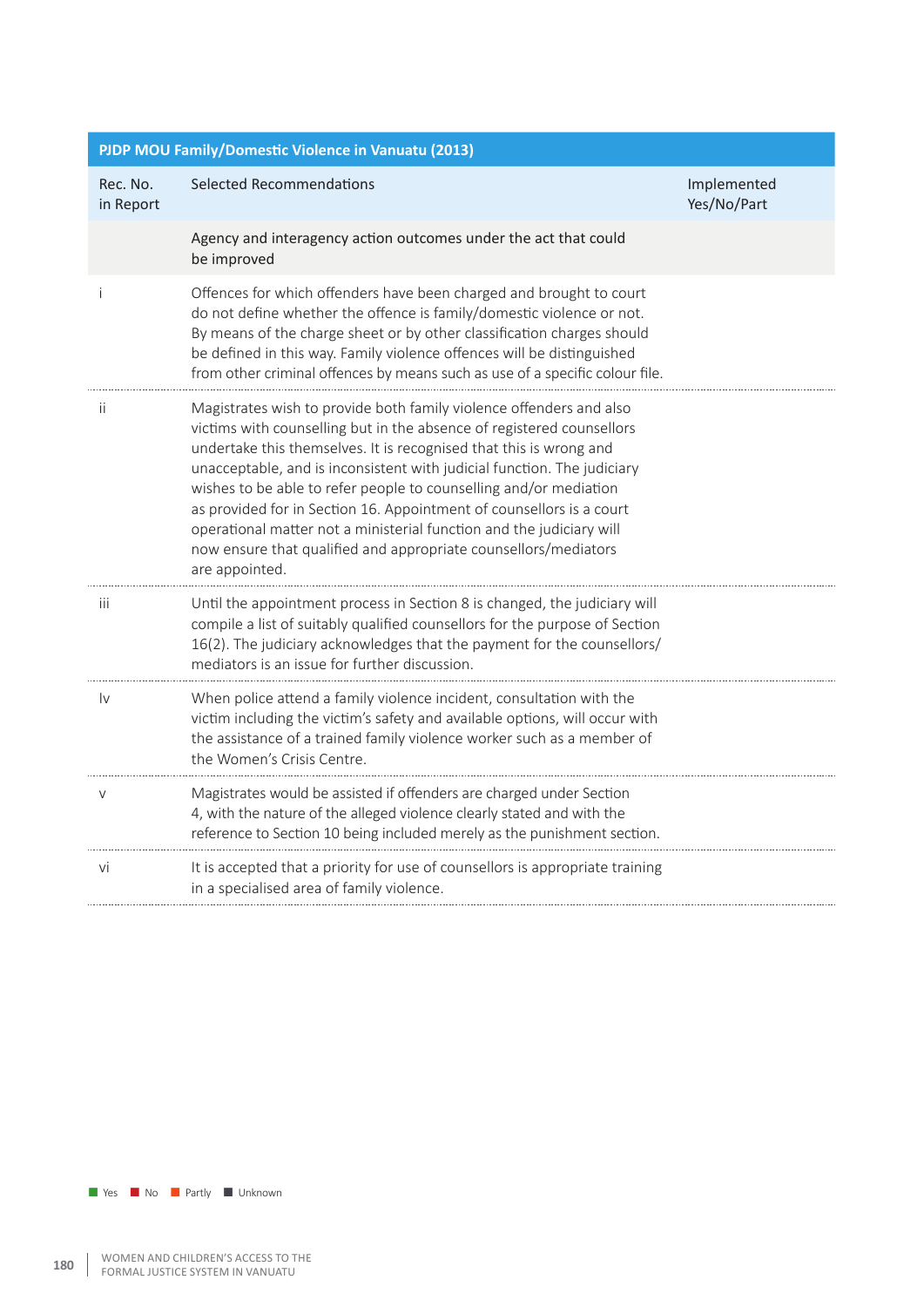#### **PJDP MOU Family/Domestic Violence in Vanuatu (2013)**

| Rec. No.<br>in Report | <b>Selected Recommendations</b>                                                                                                                                                                                                                                                                                                                                                                         | Implemented<br>Yes/No/Part |
|-----------------------|---------------------------------------------------------------------------------------------------------------------------------------------------------------------------------------------------------------------------------------------------------------------------------------------------------------------------------------------------------------------------------------------------------|----------------------------|
| vii                   | When a protection order is made, it is an operational matter for the<br>court to effect service on the defendant. For the most part the police<br>are asked to undertake service. Existing service arrangements are<br>unsatisfactory. We therefore recommend:                                                                                                                                          |                            |
|                       | a. the court decides in each case bearing in mind issues of safety who<br>is best placed to effect service,                                                                                                                                                                                                                                                                                             |                            |
|                       | <b>b.</b> if police are asked to effect service, they will give it utmost priority.<br>Police will immediately communicate with the court as to whether<br>service has occurred or whether there is a problem and if so what it is,                                                                                                                                                                     |                            |
|                       | c. the court will then direct who should serve and by what means<br>considering the options available in Section 36(3),                                                                                                                                                                                                                                                                                 |                            |
|                       | d. at the regular court users group meetings the operational aspects<br>of service of protection orders will form part of the agenda,                                                                                                                                                                                                                                                                   |                            |
|                       | e. we acknowledge that in order to achieve a proper process for service<br>there will be resource implications.                                                                                                                                                                                                                                                                                         |                            |
| viii                  | It is important for victims of violence that their immediate safety is given<br>priority. If victims are forced by circumstances to return to a violent setting<br>the objects of the Act are not being achieved. The workshop accordingly<br>regards it as important that safety houses or safe accommodation for<br>victims of violence are available.                                                |                            |
|                       | Issues for legislative action or ministerial attention                                                                                                                                                                                                                                                                                                                                                  |                            |
|                       | Section 8 provides for the appointment of registered counsellors by the<br>Minister responsible for women's affairs. Appointment of such counsellors<br>is considered an operational concern not requiring ministerial decision.<br>The workshop recommends the repeal of Sections 8 and 9 and the<br>provision of a new process where in the appointment of counsellors is<br>undertaken by the court. |                            |
| н                     | Section 7 sets out the process for the appointment of "authorised<br>persons". No appointments have been made to date. We also consider<br>this an operational matter and recognising that "authorised persons"<br>are quasi judicial officers we recommend that their appointments be<br>made by the Judicial Services Commission.                                                                     |                            |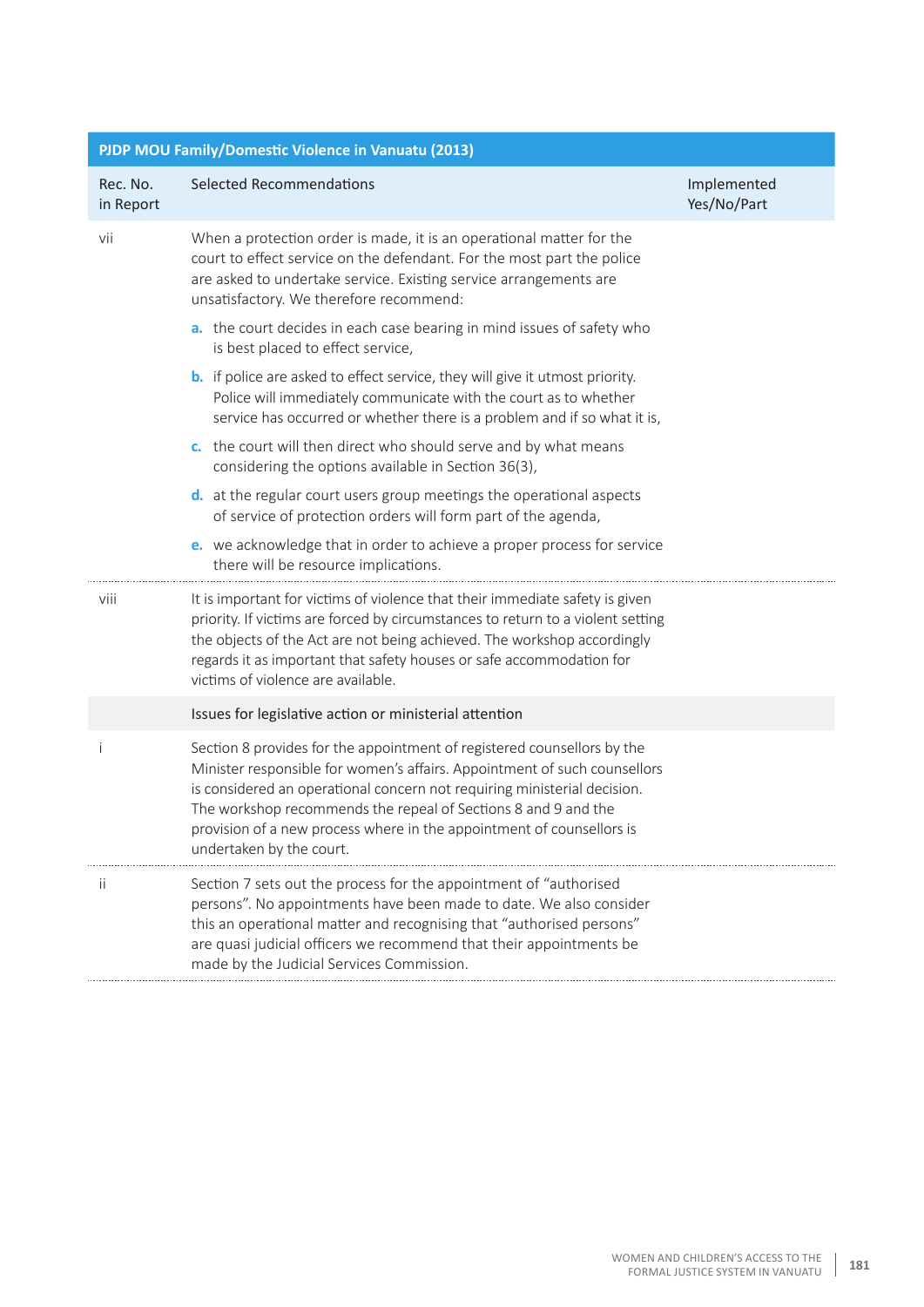| CEDAW Concluding Observations on Vanuatu's Combined Fourth and Fifth Periodic Reports, 7 March 2016 |                                                                                                                                                                                                                                                                                                                                                                                                                                                                                                                                                                                                                                                                                                                                                                                                                                                                                                                                                                                                                                                                                                 |                            |
|-----------------------------------------------------------------------------------------------------|-------------------------------------------------------------------------------------------------------------------------------------------------------------------------------------------------------------------------------------------------------------------------------------------------------------------------------------------------------------------------------------------------------------------------------------------------------------------------------------------------------------------------------------------------------------------------------------------------------------------------------------------------------------------------------------------------------------------------------------------------------------------------------------------------------------------------------------------------------------------------------------------------------------------------------------------------------------------------------------------------------------------------------------------------------------------------------------------------|----------------------------|
| Rec. No.<br>in Report                                                                               | <b>Selected Recommendations</b>                                                                                                                                                                                                                                                                                                                                                                                                                                                                                                                                                                                                                                                                                                                                                                                                                                                                                                                                                                                                                                                                 | Implemented<br>Yes/No/Part |
|                                                                                                     | Constitutional and legislative protection of women from discrimination                                                                                                                                                                                                                                                                                                                                                                                                                                                                                                                                                                                                                                                                                                                                                                                                                                                                                                                                                                                                                          |                            |
| No. 8                                                                                               | The Committee welcomes the information provided by the delegation<br>during the dialogue that the Convention has been incorporated into the<br>State party's domestic legal system and can be directly applied by the<br>courts. However, it notes with concern that the State party has taken no<br>steps to amend its Constitution with a view to incorporating the principle<br>of equality of women and men and defining and prohibiting all forms<br>of sex- and gender-based discrimination, including direct and indirect<br>discrimination by private and public actors.                                                                                                                                                                                                                                                                                                                                                                                                                                                                                                                | No                         |
| No. 9.                                                                                              | The Committee reiterates its previous recommendation (CEDAW/C/VUT/<br>CO/3, para. 11) that the State party give central importance to the<br>Convention as the basis for the elimination of all forms of discrimination<br>against women and the achievement of gender equality. It recommends<br>that the State party amend its Constitution as well as other appropriate<br>legislation to incorporate fully and without delay the principle of equality<br>between women and men, as well as a prohibition of discrimination<br>on the basis of sex and gender, in line with article 1 and 2 of the<br>Convention, that cover direct and indirect discrimination in both the<br>public and private spheres.                                                                                                                                                                                                                                                                                                                                                                                  | No.                        |
|                                                                                                     | Access to Justice                                                                                                                                                                                                                                                                                                                                                                                                                                                                                                                                                                                                                                                                                                                                                                                                                                                                                                                                                                                                                                                                               |                            |
| No. 10.                                                                                             | The Committee recalls that the Constitution recognises customary<br>law as part of the State party's law, and hence customary law and the<br>formal justice system coexist side by side. It notes the establishment<br>of the high-level working group to address women's access to justice,<br>and that legal assistance is provided through the Public Solicitor Office.<br>The Committee remains concerned, however, about women's limited<br>access to justice, in particular on the outer islands, due to their limited<br>knowledge about their rights and limited access to legal assistance.<br>It is also concerned about the difficulties women face in obtaining<br>effective remedies and redress in both the traditional and the formal<br>justice systems, and at the lack of study on this dual legal system.<br>The Committee is further concerned about the lack of procedural<br>accommodation of the justice system for women and girls with<br>disabilities, such as accessible information, provision of sign language<br>interpreter, alternative forms of communication. | No                         |
| 11(a)                                                                                               | The Committee recommends that the State party raise women's awareness<br>of their rights and of the means to enforce them, in cooperation with civil<br>society organizations, in particular on the outer islands;                                                                                                                                                                                                                                                                                                                                                                                                                                                                                                                                                                                                                                                                                                                                                                                                                                                                              | Partly                     |

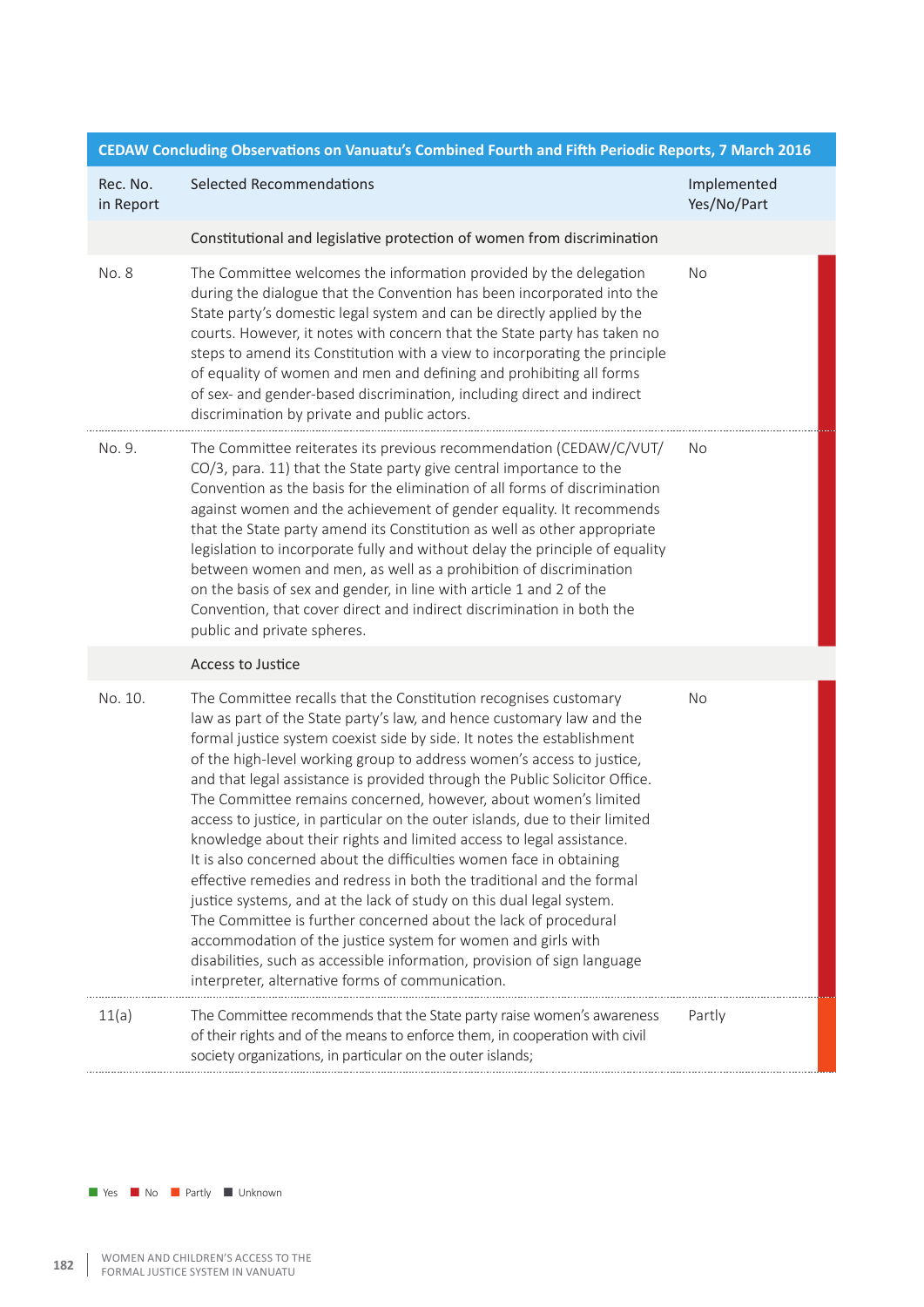| CEDAW Concluding Observations on Vanuatu's Combined Fourth and Fifth Periodic Reports, 7 March 2016 |                                                                                                                                                                                                                                                                                                                                                                                                                                                                                                                                                                                                                                                                                                                                                                                                                                                        |                            |
|-----------------------------------------------------------------------------------------------------|--------------------------------------------------------------------------------------------------------------------------------------------------------------------------------------------------------------------------------------------------------------------------------------------------------------------------------------------------------------------------------------------------------------------------------------------------------------------------------------------------------------------------------------------------------------------------------------------------------------------------------------------------------------------------------------------------------------------------------------------------------------------------------------------------------------------------------------------------------|----------------------------|
| Rec. No.<br>in Report                                                                               | Selected Recommendations                                                                                                                                                                                                                                                                                                                                                                                                                                                                                                                                                                                                                                                                                                                                                                                                                               | Implemented<br>Yes/No/Part |
| 11(b)                                                                                               | The Committee recommends that the State party establish effective<br>remedies in both the formal and traditional justice system to enable<br>women to obtain redress for violations of their rights, provide capacity<br>building to judges, lawyers and law enforcement officers on women's<br>rights, and undertake research on the impact of the dual justice system<br>on women's access to justice;                                                                                                                                                                                                                                                                                                                                                                                                                                               | Partly                     |
| 11(c)                                                                                               | Develop a strategy with clear time frames to ensure that traditional justice<br>mechanisms comply with the human rights standards set forth in the<br>Convention when addressing complaints by women. The strategy should<br>include capacity-building and training programmes on the Convention and<br>on women's human rights for traditional justice authorities.                                                                                                                                                                                                                                                                                                                                                                                                                                                                                   | No                         |
| 11(d)                                                                                               | Allocate further resources to enhancing the infrastructure, quality and<br>accessibility of the formal justice system, especially on outer islands.                                                                                                                                                                                                                                                                                                                                                                                                                                                                                                                                                                                                                                                                                                    | No.                        |
|                                                                                                     | Stereotypes and harmful practices                                                                                                                                                                                                                                                                                                                                                                                                                                                                                                                                                                                                                                                                                                                                                                                                                      |                            |
| 19(a)                                                                                               | The Committee urges the State party to:                                                                                                                                                                                                                                                                                                                                                                                                                                                                                                                                                                                                                                                                                                                                                                                                                | No                         |
|                                                                                                     | Put in place, without delay, a comprehensive strategy to eliminate<br>patriarchal attitudes and stereotypes that discriminate against women,<br>in conformity with the provisions of the Convention. The strategy should<br>include education and awareness-raising campaigns targeting women<br>and men at all levels of society, including council chiefs and community<br>leaders, and focus particular attention on the recognition of the<br>importance of women's contributions to society, their empowerment<br>and their participation in decision-making processes, including at the<br>community level. The strategy should engage civil society organizations<br>and the mass media to combat discriminatory stereotypes and<br>negative social attitudes towards women, and promote positive and<br>non-stereotypical portrayals of women; |                            |
| 19(b)                                                                                               | The Committee urges the State party to:                                                                                                                                                                                                                                                                                                                                                                                                                                                                                                                                                                                                                                                                                                                                                                                                                | No.                        |
|                                                                                                     | Integrate the principles of non-discrimination and gender equality<br>into mandatory and continuing education for teachers, health-care<br>professionals and service providers;                                                                                                                                                                                                                                                                                                                                                                                                                                                                                                                                                                                                                                                                        |                            |
| 19(c)                                                                                               | The Committee urges the State party to:                                                                                                                                                                                                                                                                                                                                                                                                                                                                                                                                                                                                                                                                                                                                                                                                                | No.                        |
|                                                                                                     | Set up a system of monitoring and evaluation to assess the impact of<br>the measures taken to eliminate stereotypes.                                                                                                                                                                                                                                                                                                                                                                                                                                                                                                                                                                                                                                                                                                                                   |                            |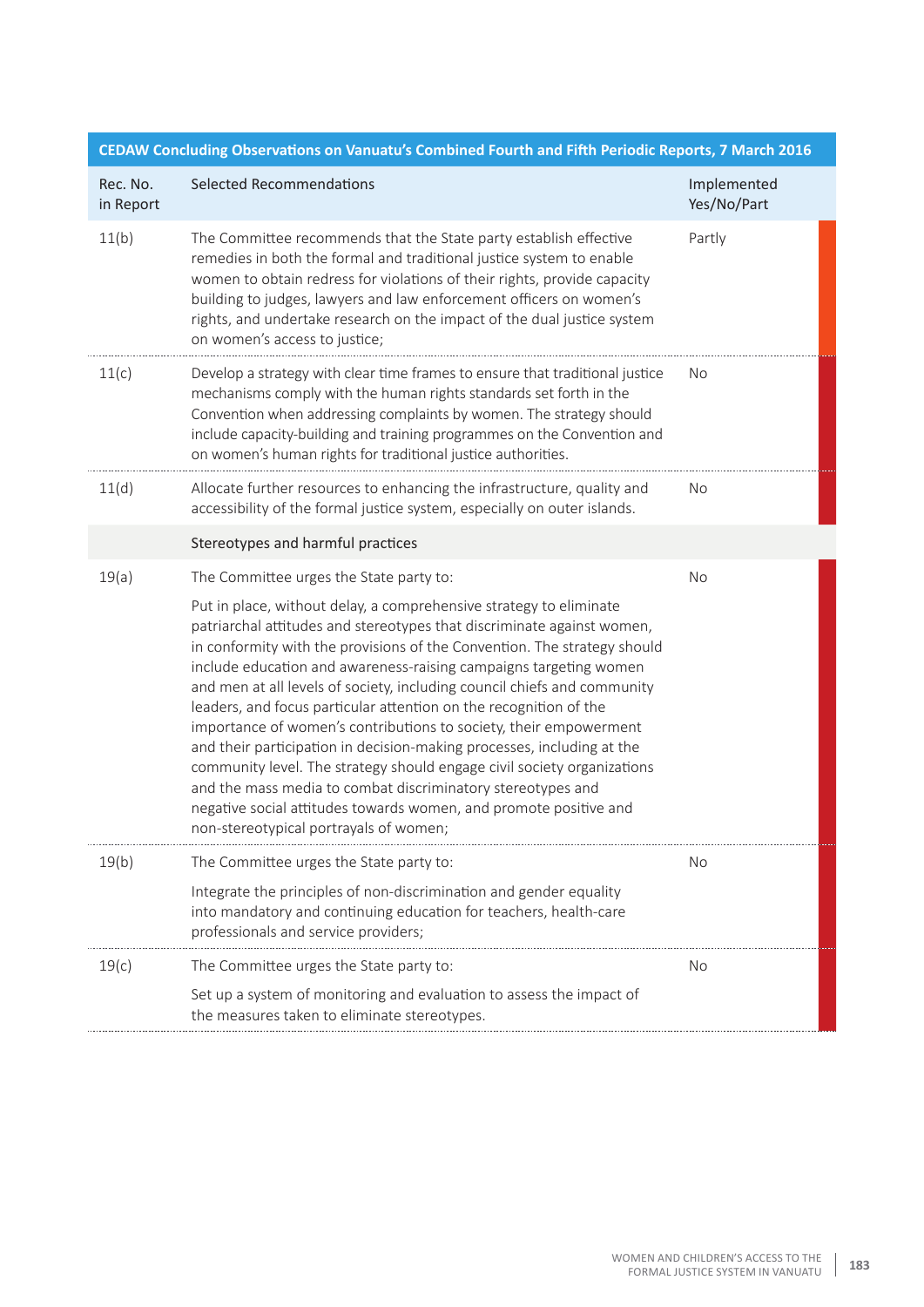| CEDAW Concluding Observations on Vanuatu's Combined Fourth and Fifth Periodic Reports, 7 March 2016 |                                                                                                                                                                                                                                                                                                                                                                                                                                                                                                                                                                                                                                                                                                                                                                                                              |                            |
|-----------------------------------------------------------------------------------------------------|--------------------------------------------------------------------------------------------------------------------------------------------------------------------------------------------------------------------------------------------------------------------------------------------------------------------------------------------------------------------------------------------------------------------------------------------------------------------------------------------------------------------------------------------------------------------------------------------------------------------------------------------------------------------------------------------------------------------------------------------------------------------------------------------------------------|----------------------------|
| Rec. No.<br>in Report                                                                               | Selected Recommendations                                                                                                                                                                                                                                                                                                                                                                                                                                                                                                                                                                                                                                                                                                                                                                                     | Implemented<br>Yes/No/Part |
|                                                                                                     | Violence against women                                                                                                                                                                                                                                                                                                                                                                                                                                                                                                                                                                                                                                                                                                                                                                                       |                            |
| 20                                                                                                  | The Committee welcomes the adoption of the Family Protection Act<br>(2008) which criminalizes domestic violence and provides for protection<br>orders. However, it is deeply concerned at the pervasive levels of<br>domestic violence in the State party and the lenient sentences for<br>perpetrators regardless of the severity of the offence. The Committee<br>is equally concerned that the prevalence of sexual abuse of girls under<br>15 years is one of the highest in the world, and that nearly one in<br>three women have been sexually abused before that age, mostly by<br>male family members and partners. It is further concerned about the<br>persistence of harmful practices such as bride price and accusations of<br>witchcraft against women that subject them to violence or murder |                            |
| 21(a)                                                                                               | The Committee urges the State party to:<br>Ensure that women victims of domestic violence have full access to                                                                                                                                                                                                                                                                                                                                                                                                                                                                                                                                                                                                                                                                                                | Partly                     |
|                                                                                                     | protection orders and legal remedies;                                                                                                                                                                                                                                                                                                                                                                                                                                                                                                                                                                                                                                                                                                                                                                        |                            |
| 21(b)                                                                                               | The Committee urges the State party to: the State party to:                                                                                                                                                                                                                                                                                                                                                                                                                                                                                                                                                                                                                                                                                                                                                  | No                         |
|                                                                                                     | Provide assistance to victims of gender-based violence, including<br>medical and psychological support, as well as shelter, counselling and<br>rehabilitation services, throughout its territory;                                                                                                                                                                                                                                                                                                                                                                                                                                                                                                                                                                                                            |                            |
| 21(c)                                                                                               | The Committee urges the State Party to:                                                                                                                                                                                                                                                                                                                                                                                                                                                                                                                                                                                                                                                                                                                                                                      | Partly                     |
|                                                                                                     | Ensure that perpetrators are prosecuted and adequately punished with<br>sentences that are commensurate with the seriousness of their crimes,<br>in accordance with the Committee's general recommendation No. 19<br>(1992) on violence against women;                                                                                                                                                                                                                                                                                                                                                                                                                                                                                                                                                       |                            |
| 21(d)                                                                                               | The Committee urges the State party to:                                                                                                                                                                                                                                                                                                                                                                                                                                                                                                                                                                                                                                                                                                                                                                      | No.                        |
|                                                                                                     | Put an end to the application of customary law that provides for<br>payment of bride prices;                                                                                                                                                                                                                                                                                                                                                                                                                                                                                                                                                                                                                                                                                                                 |                            |
| 21(e)                                                                                               | The Committee urges the State party to:                                                                                                                                                                                                                                                                                                                                                                                                                                                                                                                                                                                                                                                                                                                                                                      | Unknown                    |
|                                                                                                     | Take immediate and effective measures to investigate the incidences<br>of violence and murder of women and girls based on accusations of<br>witchcraft or sorcery, to prosecute and punish the perpetrators of such<br>acts and to prevent their reoccurrence in the future.                                                                                                                                                                                                                                                                                                                                                                                                                                                                                                                                 |                            |
|                                                                                                     | Education                                                                                                                                                                                                                                                                                                                                                                                                                                                                                                                                                                                                                                                                                                                                                                                                    |                            |
| 27(c)                                                                                               | Adopt a zero tolerance policy as well as a protocol for school authorities<br>and teachers for handling cases of sexual violence against women and<br>girls in schools in a gender-sensitive manner;                                                                                                                                                                                                                                                                                                                                                                                                                                                                                                                                                                                                         | <b>No</b>                  |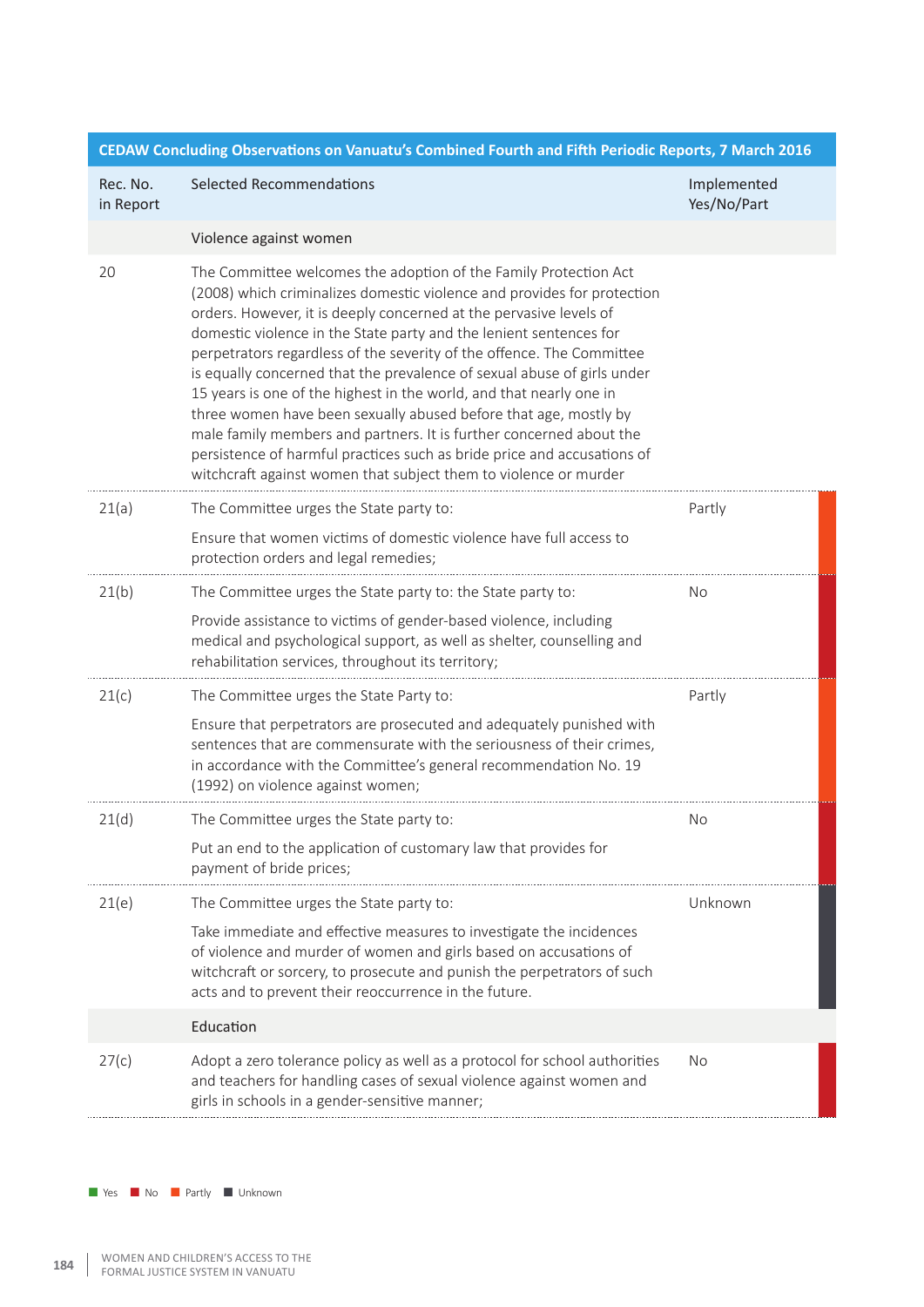| CEDAW Concluding Observations on Vanuatu's Combined Fourth and Fifth Periodic Reports, 7 March 2016 |                                                                                                                                                                                                                                                                                                                                                                                        |                            |
|-----------------------------------------------------------------------------------------------------|----------------------------------------------------------------------------------------------------------------------------------------------------------------------------------------------------------------------------------------------------------------------------------------------------------------------------------------------------------------------------------------|----------------------------|
| Rec. No.<br>in Report                                                                               | Selected Recommendations                                                                                                                                                                                                                                                                                                                                                               | Implemented<br>Yes/No/Part |
|                                                                                                     | Health                                                                                                                                                                                                                                                                                                                                                                                 |                            |
| 30(b)                                                                                               | Develop protocols to support response, management and referral of<br>cases of physical or sexual violence, and ensure the provision of skilled<br>medical aid to women and girls victims of violence;                                                                                                                                                                                  | No                         |
|                                                                                                     | Women with Disabilities                                                                                                                                                                                                                                                                                                                                                                |                            |
| 35                                                                                                  | The Committee calls upon the State party to adopt a new National<br>Disability Policy and Plan of Action which include mechanisms to<br>protect the rights of women and girls with disabilities, including effective<br>and accessible complaint mechanisms, and ensure their right to inclusive<br>education and their equal access to employment, health care and<br>other services. | Partly                     |
| 35(a)                                                                                               | It also calls upon the State party to promote the full inclusion of women<br>and girls with disabilities by:                                                                                                                                                                                                                                                                           | <b>No</b>                  |
|                                                                                                     | Establishing a formal consultation mechanism to ensure that women<br>and girls with disabilities across the country and their representative<br>organisations are meaningfully consulted in decision making processes<br>that affect their rights and interests;                                                                                                                       |                            |
| 35(b)                                                                                               | Taking concrete steps to mainstream the rights of women and girls<br>with disabilities across all laws, policies and programmes regarding<br>gender equality.                                                                                                                                                                                                                          | Partly                     |
|                                                                                                     |                                                                                                                                                                                                                                                                                                                                                                                        |                            |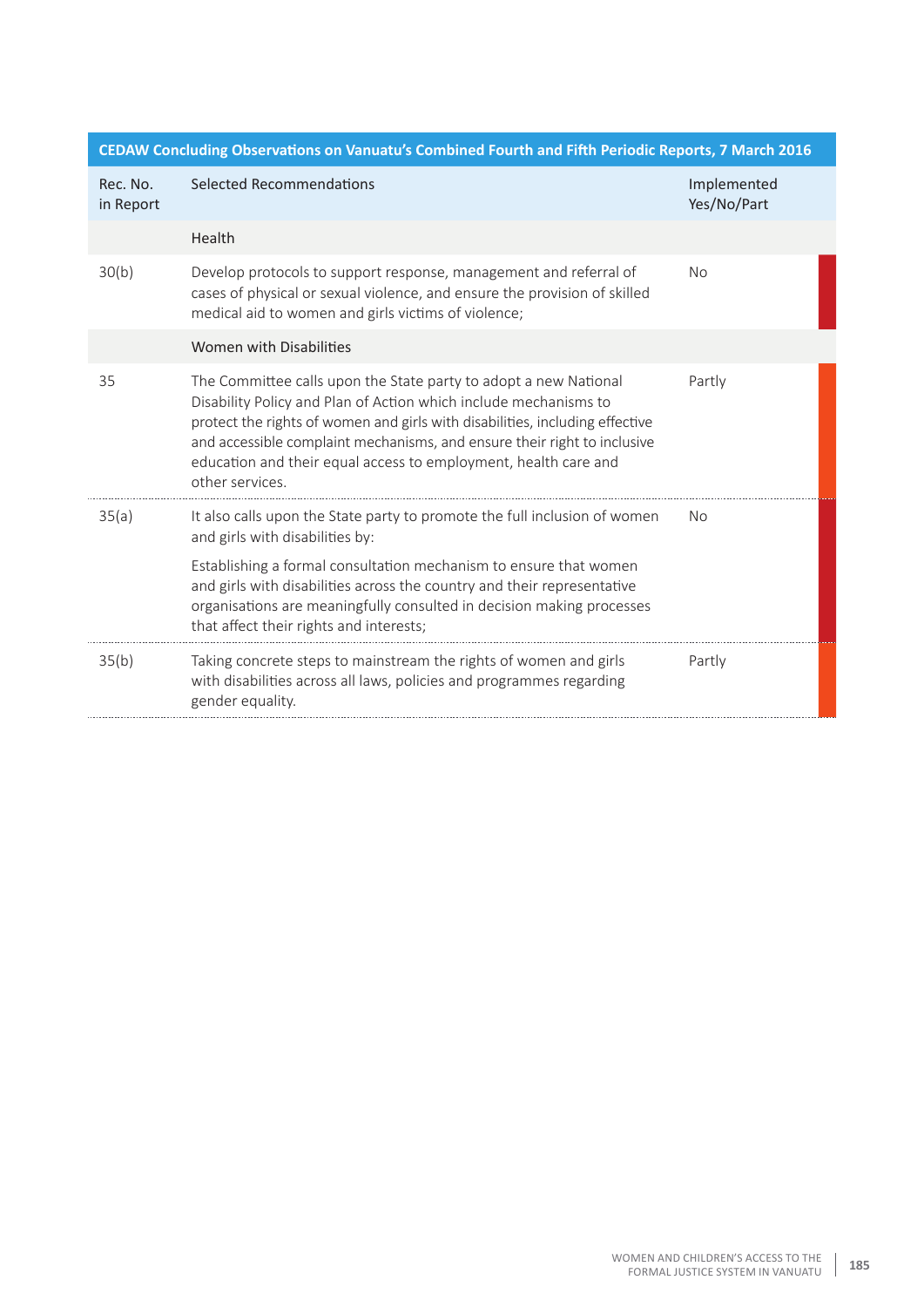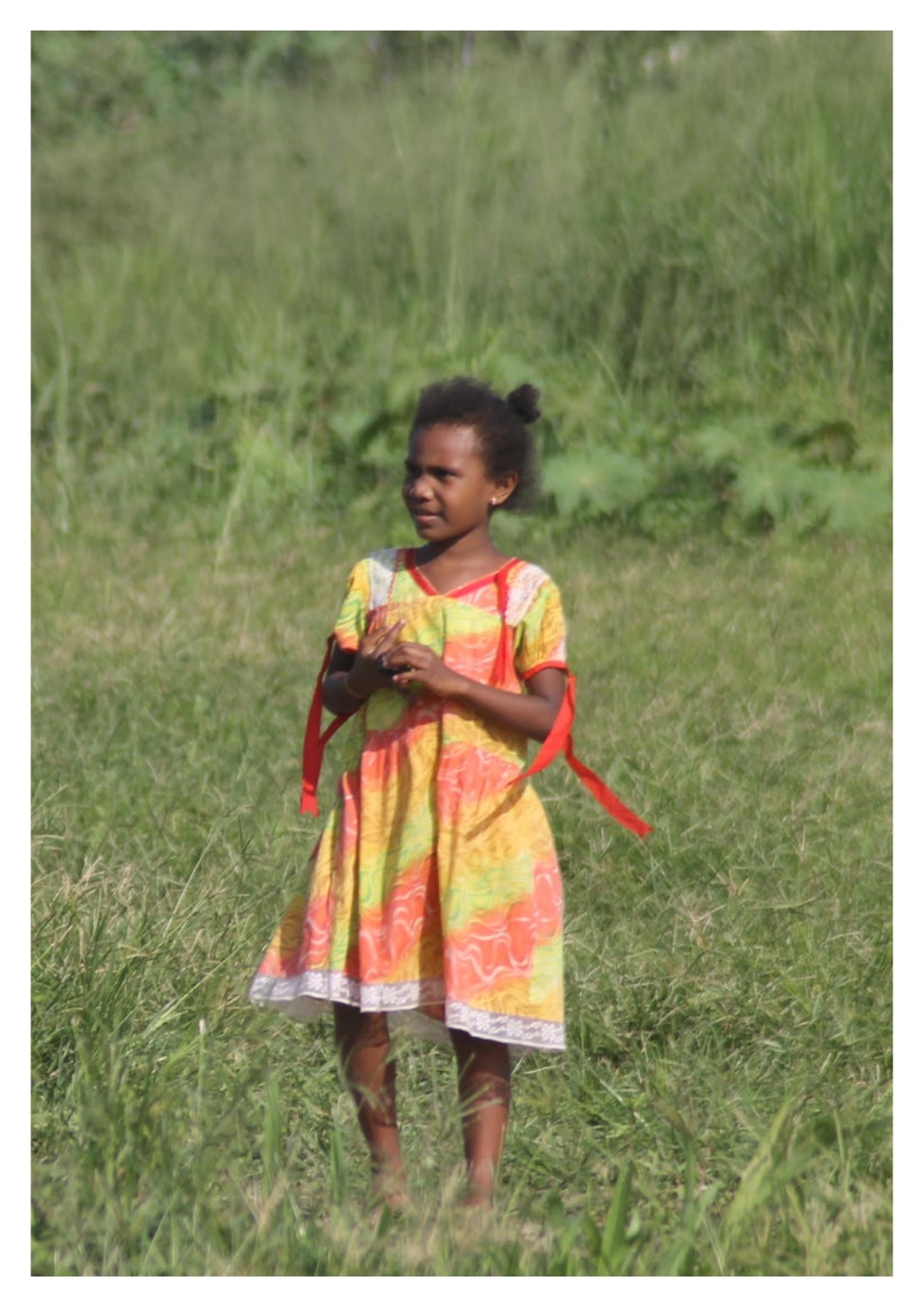# ANNEX 2

Stretem Rod Blong Jastis Stage 2 Design Background Paper on Women's Pathways to Action when experiencing Family Violence (2013)

The research highlights a range of key strengths and assets that exist currently in Malekula and also identifies the following four "intervention/entry points" that relate specifically to the context of women's access to justice and violence against women on Malekula:

### **1. Backing up and strengthening existing assets**

The case study identifies several "key assets" that currently exist in Malekula. The key assets comprise state bodies (such as the Magistrates Court and representatives from the State Prosecutor's Office, the Public Solicitor's Office and the Family Protection Unit) and non-government bodies and individuals (including existing networks such as the CAVAWs; some Regional Rights Resource Team-trained Community Paralegals; the Malampa Women's Council; the Vanwoods Microcredit Scheme; the Malampa Technical and Vocational Education and Training centre; and initiatives like Just Play).

#### **Building on the research the case study recommends:**

Formalising the existing support networks by setting up a Task Force on Malekula to oversee work on improving women's access to justice in situations of family violence. Assessing and developing a plan to strengthen and extend the current network of CAVAWs in Malekula.

Engaging actors and building on existing networks outside of the justice sector, which include women's organisation (e.g. women's church groups) and other government (e.g. Ministry of Health) and non-government (e.g. TVET and Vanwoods) bodies.

Ensuring a basic level of strategic resourcing by filling key gaps that currently exist to increase women's access to justice (e.g. engagement of a second female Family Protection Unit Officer; increased budget for operations and CAVAWs). Accelerating the establishment of key assets including the Vanuatu Women's Centre's Male Advocacy Program and a Malampa Women's Counselling Centre.

# **2. Strengthening the formal justice sector on Malekula**

The case study acknowledges that there are significant resources currently available on Malekula in the formal justice sector, including an Island Court, a Magistrates Court, a Public Solicitor, a State Prosecutor and police services including a Family Protection Unit Officer. However, the case study research indicated that that there can be limitations to formal justice sector interventions. Examples of these limitations include: high levels of bureaucracy and instances of corruption; the prevalence of victim-blaming; and lack of trust in, and fear of, the police. Under entry point 2, the case study recommends that the formal

justice sector personnel could be strengthened though training in areas such as gender equality, domestic violence and basic counselling services. Furthermore, the case study identified that the formal justice sector would be strengthened through greater collaboration and sharing of resources, best practices and innovative approaches.

#### **Within intervention 2, specific entry points within the formal justice sector identified by the case study research include extending existing justice mechanisms through:**

- **I.** Legal literacy (e.g. developing simple Bislama legal forms, undertaking an audit of existing domestic violence related legal literacy materials and using non-written communication methods such as radio messages) and legal empowerment (e.g. through the use of community paralegals – Vanuatu already has close to 100 community paralegals trained by the Fiji-based Pacific Regional Rights Resource Team).
- **II.** Implementing and enforcing the Family Protection Act through the piloting of Authorised Persons and Registered Counsellors.
- **III.** Delaying further engagement on these issues with Island Court Justices until an assessment is carried out to determine current levels of knowledge and responsibilities.

Photo credit, previous page: UN Women/Olivia Owen